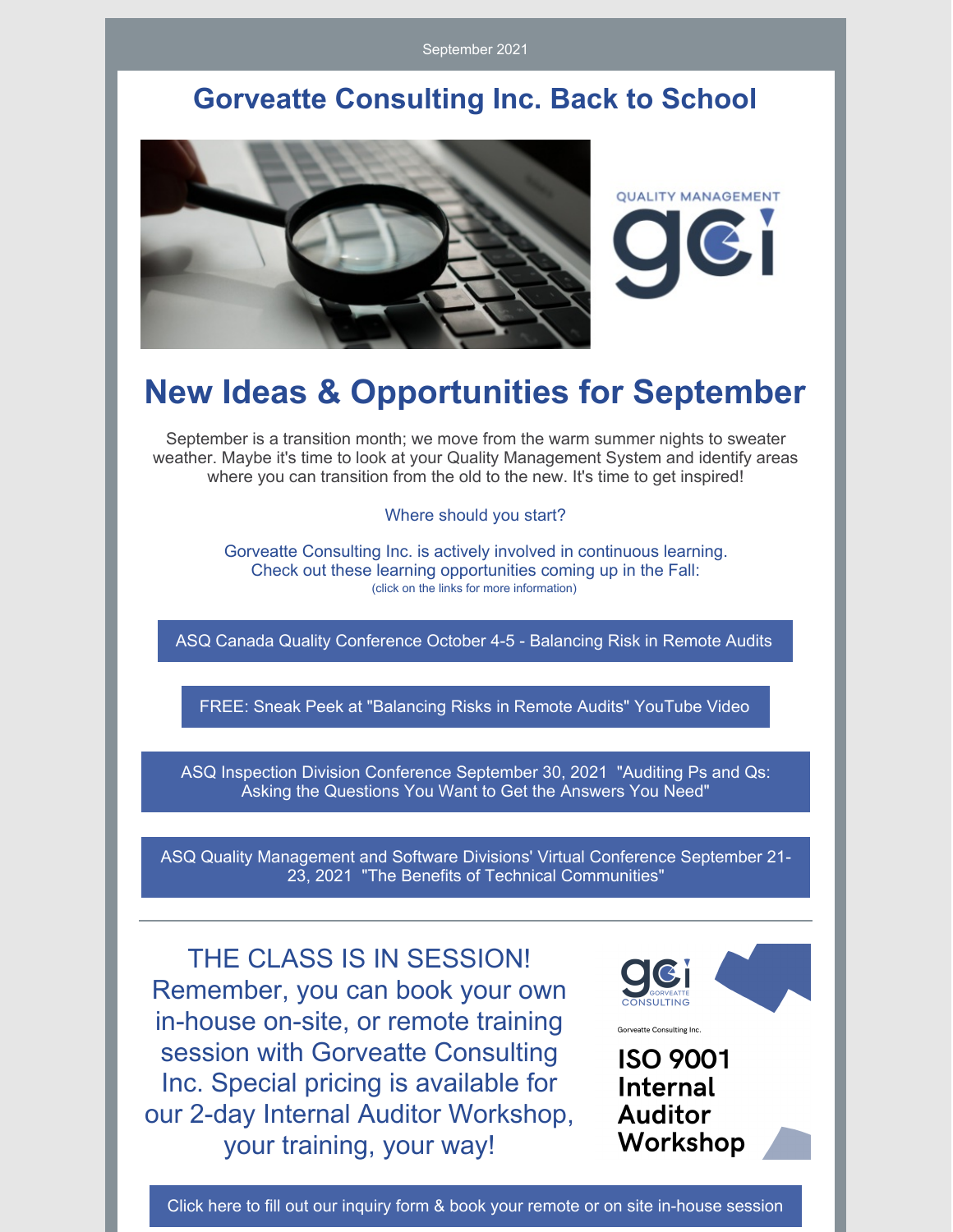### **Did you miss it? FOMO? Want to learn more?**

May's Webinar is Now Available - "Strengthening the Supply Chain through Remote Auditing" presented by Susan Gorveatte

To find the presentation and the link to the recording, please click**HERE** Presented on behalf of the American Society for Quality Audit Division. You will be asked to enter your email address.

#### **REMEMBER: Exemplar Global Classes are Available for the Fall Season, book now!**

Have you taken the Two-Day Internal Audit Workshop? Want to learn even more? For Exemplar Global certified courses, we present SAI Global materials as a partner. ISO 9001 Auditor and CAPA Classes are available remotely.

I'll be the instructor for these upcoming SAI Global courses: ISO 9001:2015 Internal Auditor (3 days) 9/27/2021 EST ISO 9001:2015 Lead Auditor (4 days) 10/25/2021 PST ISO 9001:2015 Internal Auditor (3 days) 11/17/2021 EST Corrective & Preventive Action (1 day) 12/2/2021 EST ISO 9001:2015 Lead Auditor (4 days) 12/6/2021 PST



Want more [information](mailto:susan@gorveatteconsulting.com) or want to register? Click here to email Susan for all of the course details!



**Darth Vaders and Rubber-Stampers are the two extremes. Where do you fall in the spectrum?**

**Do you want to Audit Like a Leader? See full the article posted on INSIDE STANDARDS published March 2021** [Check](https://insidestandards.com/audit-like-a-leader/) this out!

What do you think about when you hear that an auditor is coming on-site to perform an audit? Do you have visions of Darth Vader storming down a long corridor of the Death Star while John Williams' "Imperial March" plays in your head? Maybe you know an auditor who is the opposite of Darth Vader and whitewashes everything. This kind of auditor barely skims the surface as they fly over your organization, rubber-stamping the management system. Read the article [here](https://insidestandards.com/audit-like-a-leader/).

Click to learn about Gorveatte [Consulting](https://www.gorveatteconsulting.com) Inc. & how you can AUDIT LIKE A LEADER

#### Don't [forget](https://www.innovationtrainer.com/a/45725/eSzfFR6p) to click here to claim your free class on